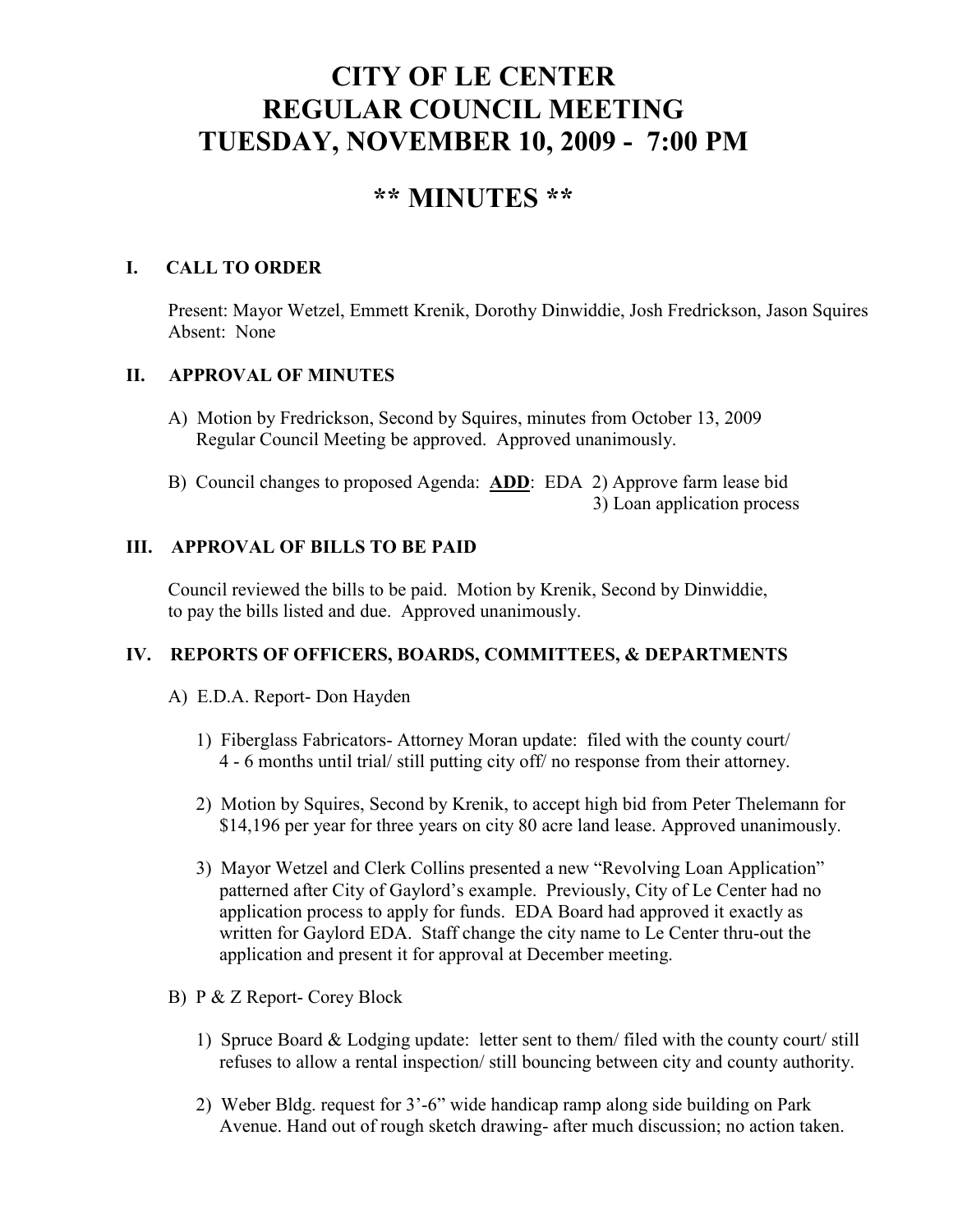C) Municipal Liquor Store

On-Sale Mgr. Mike Nelson gave a brief October report: Sales were \$72,912.97; down \$3,600 from September. Council agreed: Mgr. Nelson & liquor committee hire a contractor to fix the roof problem concerning water damage & removal.

D) Police Department

Police Chief Pfarr reported on the police activities for month of October: 117 calls/ 2,501 miles patrolled. Pfarr reported: new SUV Expedition will be built the last week in November and shipped here to Factor Motors the first week in December.

E) Water, Sewer, Streets, Parks

Public Works Superintendent Curt Roemhildt gave his monthly report:

- Streets- sweeping is done. Review of the snow removal ordinance.
- Parks- finishing up aerating & seeding fields/ moving bleachers back.
- Wastewater- removing bio-solids that day to the 80 acre field; now done in  $\frac{1}{2}$  day. Brief report on "By-pass Control & Elimination Plan" sent recently to MPCA.
- •Refuse- will pick up garbage on Wednesday of Thanksgiving Week like usual. Done with televising of sanitary sewers on Minnesota Street for 2010 Project.
- F) Bolton & Menk Engineering- Joel Hawbaker
	- 1) 2010-11 USRDA Street Project- USDA engineers still taking project comments. Bolton & Menk will try to schedule a property owner informational meeting.
	- 2) 2010 Minnesota Street Project- County has agreed to a 44 ft. wide Minnesota Street on each end and a 48 ft. wide street in downtown area. Council generally agreed to the 44 ft. wide street away from the downtown. Discussed streetlight locations & how cheaper, but similar, lights could be used in the residential areas.

#### **V. PUBLIC FORUM**

There were no petitions, requests, or communications from the general public.

#### **VI. OLD BUSINESS**

A) Mr. Paul Donna of Northland Securities was present to explain the two types of refinancing available to the City on the 2000 USDA Well # 3 & Watertower Loan. Earlier, the City had the chance to upgrade its credit rating by two levels at Standard & Poors. However, with recent reductions in interest rates and the State of Minnesota's notification that they had reached their \$500M limit for sewer & water bonding, now was no longer the time to refinance. Motion by Krenik, Second by Squires, Council agreed to the following parameters should the opportunity present itself again: Delayed savings of \$150,000.00 net savings. Approved unanimously.

 ARRA left-over bonds offered by Le Sueur County to each city in the county. Lengthy explanation by Mr. Donna on how these work. City must inform County by Jan.  $1<sup>st</sup>$  if we wish to purchase some of those bonds.